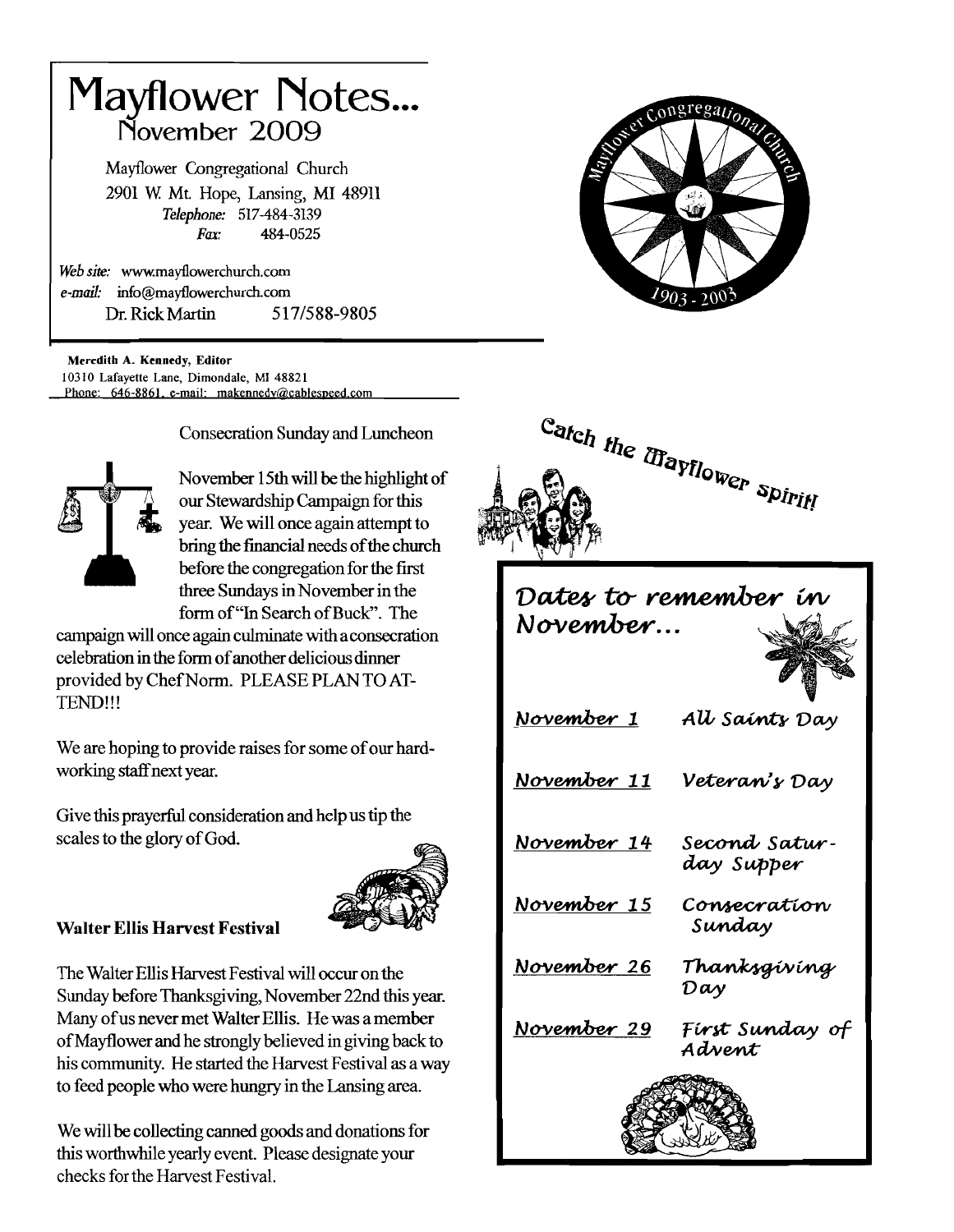## From the Pastor's Desk

# 22 lmportant Reasons for Giving

I was at the Stewardship Seminar offered by the National Association of Congregational Church in September, and Ron Chewning, who was the morning speaker, offered the following scriptural reasons for giving. If you want a good personal Bible study on Stewardship/Giving, look up the scripture verses and see what God's Word says about giving, the joy of giving and the blessings of giving to His Church. I believe you will enjoy it. I would love some feedback on which one **you** think is most important.  $-$  Pastor Rick



Giving is an important part of

being a Christian. When God's people give, they mirror the nature of God. Through your faithful giving, you become more like Him. God's giving nature is revealed to you through His Word. He gives physical life, and through Jesus, He gives life forever with Him. Through faith, which He supplies, you are enabled to give. The follow are reasons that you, as God's child, need to give:

1. Giving shows your gratitude and thanksgiving for who God is and what He has done foryou. (Genesis 14:17-20) 2. Giving helps break the power that money can have overyou. (Luke 12:13^21; I8:I8-30; 19:I-I0; ITimothy 6:9,10)

3. Giving enables you to trust that Jesus will provide for your needs. (Luke 21:1-4; Philippians 4:19; Hebrews 13:5)

4. Giving acknowledges God's ownership. (Psalms 24:1; 50:8-15; Haggai 2:8)

5. Giving is returning to God what He has already given you.

(l Corinthians4:7)

6. Giving demonstrates your faith and obedience. (John I4:23;James 2:14-17)

7. Giving helps the needy. (Galatians 6: l0; Romans 12:13

8. Giving gives you the opportunity to experience the joy in giving.  $(Acts 20:35)$ 

9. Giving shows your love, in Christ, for others. (Matthew 20 :28 ; 22 :27 -29 ; 25 :40)

10. Giving helps provide equality among people. (2) Corinthians 8:13-15)

11. Giving is an act of worship. (Proverbs 3:9)

12. Giving reminds you Who God is. (Leviticus 27:30)

13. Giving faithfully, cheerfully, and generously provides a Christian witness and encouragement to others.

(Matthew 5:16; Acts 4:32-37)

14. Giving allows you to receive more of God's blessings. (Proverbs 3:9, 10; 11:24, 25; Malachi 3:8-12;

2 Corinthians 9:6)

15. Giving strengthens the Church and enables you to participale in extending God's kingdom.

(1 Chronicles 29:2,3; Acts 4:34,35)

16. Giving helps you stay connected to the Lord. (1) Corinthians 16:2)

17. Giving gives God the opportunity to supply you with more to give. (2 Corinthians 9:8,1l)

18. Giving helps you control your self-interests. (Exodus 20:3-6; 2 Corinthians 8:1-5)

19. Giving removes an obstacle for spiritual growth. (Matthew 6:21,24)

20. Giving give first priority to your relationship with Jesus. (John 14:15)

21. Giving imitates God. (John 3:16; Ephesians 5:1)

22. Giving stores up treasures in Heaven. (Matthew 6:19-21)



The secret of a good sermon is to have a good beginning and a good ending; and to have the two as close together as possible.

- George Bums

Santa Claus has the right idea. Visit people only once a year.

- Mctor Borge

Be careful about reading health books. You may die of a misprinL

- Mark Twain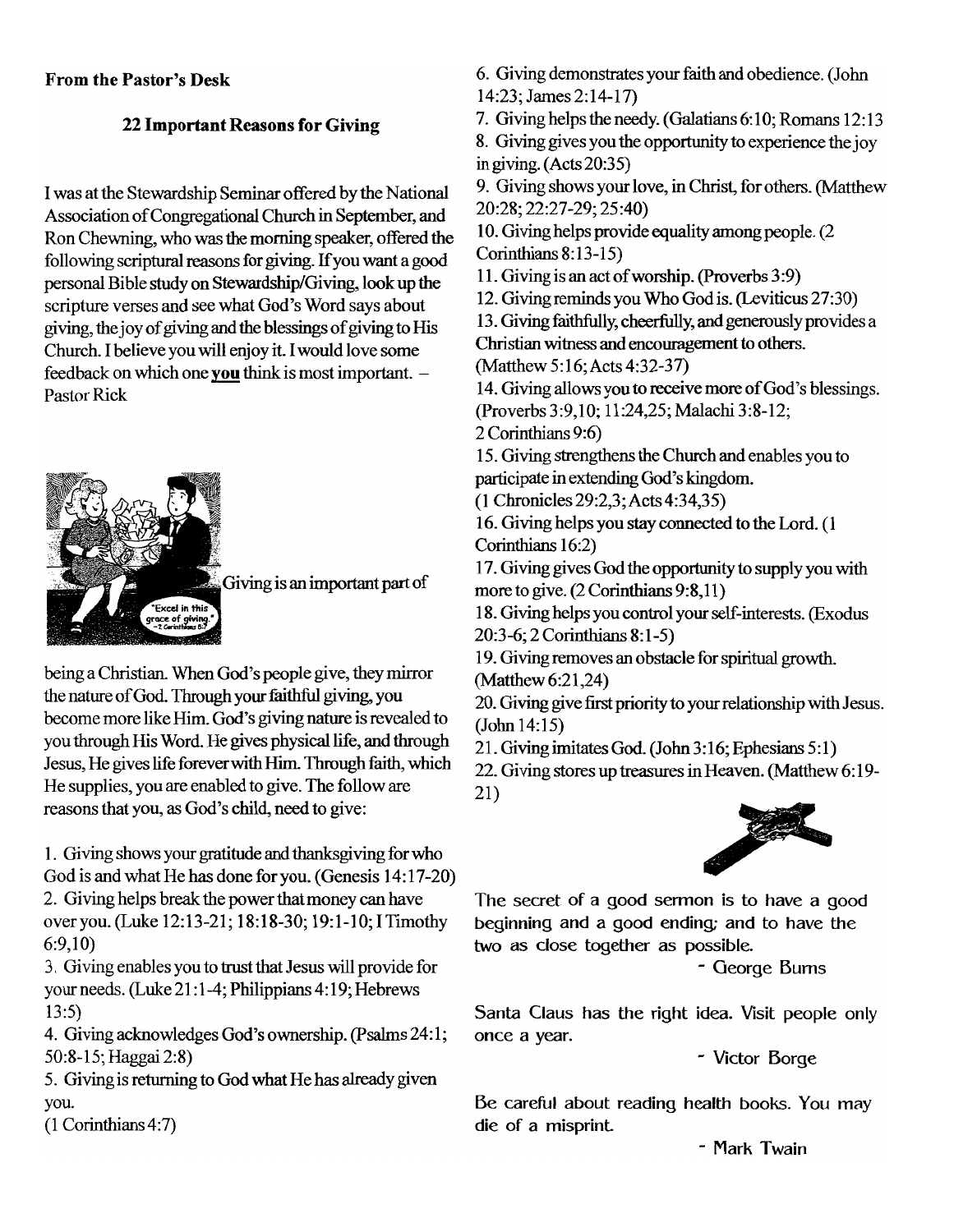# Mayflower Financial News

The lncome and Expenses Summary for September 2009 is listed below. A more detailed report is available in the literature rack at church. The church rummage sale was very successful. \$966.98 was raised for the upstairs kitchen update. Our first 2'd Saturday Supper served 85 with net proceeds of s 618.19.

Linda Wheeler

#### **August 2009**

| Income                                |             |
|---------------------------------------|-------------|
| Contributions                         | 5,512.00    |
| 2 <sup>nd</sup> Saturday Supper       | 618.19      |
| Rummage Sale                          | 966.98      |
| <b>Building Use</b>                   | 375.00      |
| Flowers                               | 30.00       |
| Choir Music                           | 28.00       |
| <b>Gift Donations</b>                 | 345.00      |
| Niklas Bequest                        | 5,000.00    |
| <b>Memorials</b>                      | 795.00      |
| <b>Interest Income</b>                | 4.95        |
| <b>Total Income</b>                   | \$13,675.12 |
| <b>Expenses</b>                       |             |
| Wages (5 employees)                   | 4,258.32    |
| <b>Employer taxes</b>                 | 171.48      |
| <b>Guest Minister</b>                 | 150.00      |
| <b>Guest Organists</b>                | 100.00      |
| <b>Guest Musician</b>                 | 35.00       |
| Registration/Conferences              | 175.00      |
| Mileage                               | 66.00       |
| <b>Choir Music</b>                    | 134.19      |
| Maintenance Inside/Outside            | 85.08       |
| Utilities (gas, electricity & water)  | 487.89      |
| Supplies (custodial, kitchen, office) | 47.95       |
| Church/Office                         | 216.79      |
| <b>Bank Service Charge</b>            | 1.70        |
| Flowers                               | 29.95       |
| <b>Advent House</b>                   | 52.93       |
| <b>Total Expenses</b>                 |             |
|                                       | \$6,012.28  |
| <b>Excess Income/Expenses</b>         | \$7,662.84  |
| Total Funds (savings & checking)      | \$50,272.25 |

#### Music Musings

Happy Autumn! The trees are showing some fabulous colors just now. I saw a whole row of reds on Shaw Lane. In another place, two trees were making a lovely pair of dark red and lively yellow color. They remind me to keep my eyes open to the beauty of Creation! "He speaks to me and my heart soars. . ."

The choir recently sang the gospel -swing piece "He Never Failed Me Yet." Lyrics include "I will sing of God's mercy---every day, every hour, he gives me power-I will sing and give thanks to Thee-for all the dangers, toils, and snares that he has brought me out...." What a joy to thank God with this anthem. It is the only piece I know that talks about Shadrach, Mishach, and Abendigo (Old Testament guys-went into the fumace rather than to deny God); what a great way to learn some cool names! We look forward to praising God and offering our efforts to his work.

Just a bit more thanks-to the wonderful success of the offices project and for the recent rummage salethanks to the many people who help make it all happen. Little bits and big bits all add to anice amount of something! We dedicate our efforts not to ourselves, but to His work.

We are looking forward to more musical joy this Fall-Amen!



Chrisann

## Thanksgiving Baskets

Mayflower will be filling and delivering two Thanksgiving baskets again this year. Volunteers will be needed to deliver the baskets during the week of Thanksgiving.

Look for the sign-up sheets and information on the board by the office. Ifyou need more inforrnation please contact Noreen Boes at 694-0754.